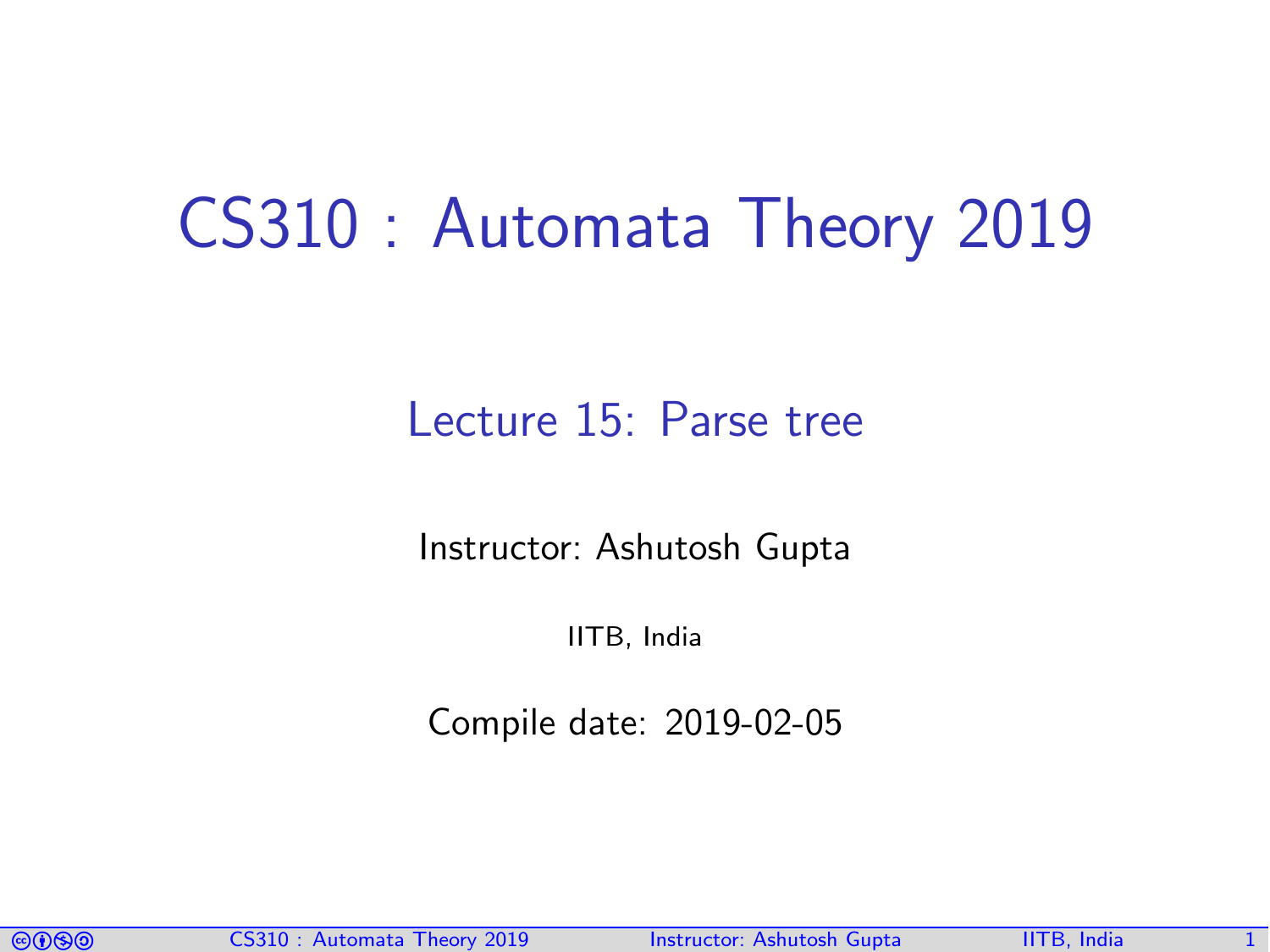# Words extending at many places

In regular languages, words are extended at the end depending on the finite information collected on the word so far.

In CFLs, words are extended at unboundedly many points, which gives CFLs more power.

To understand the above intuition, we view the words in derivations as tree.

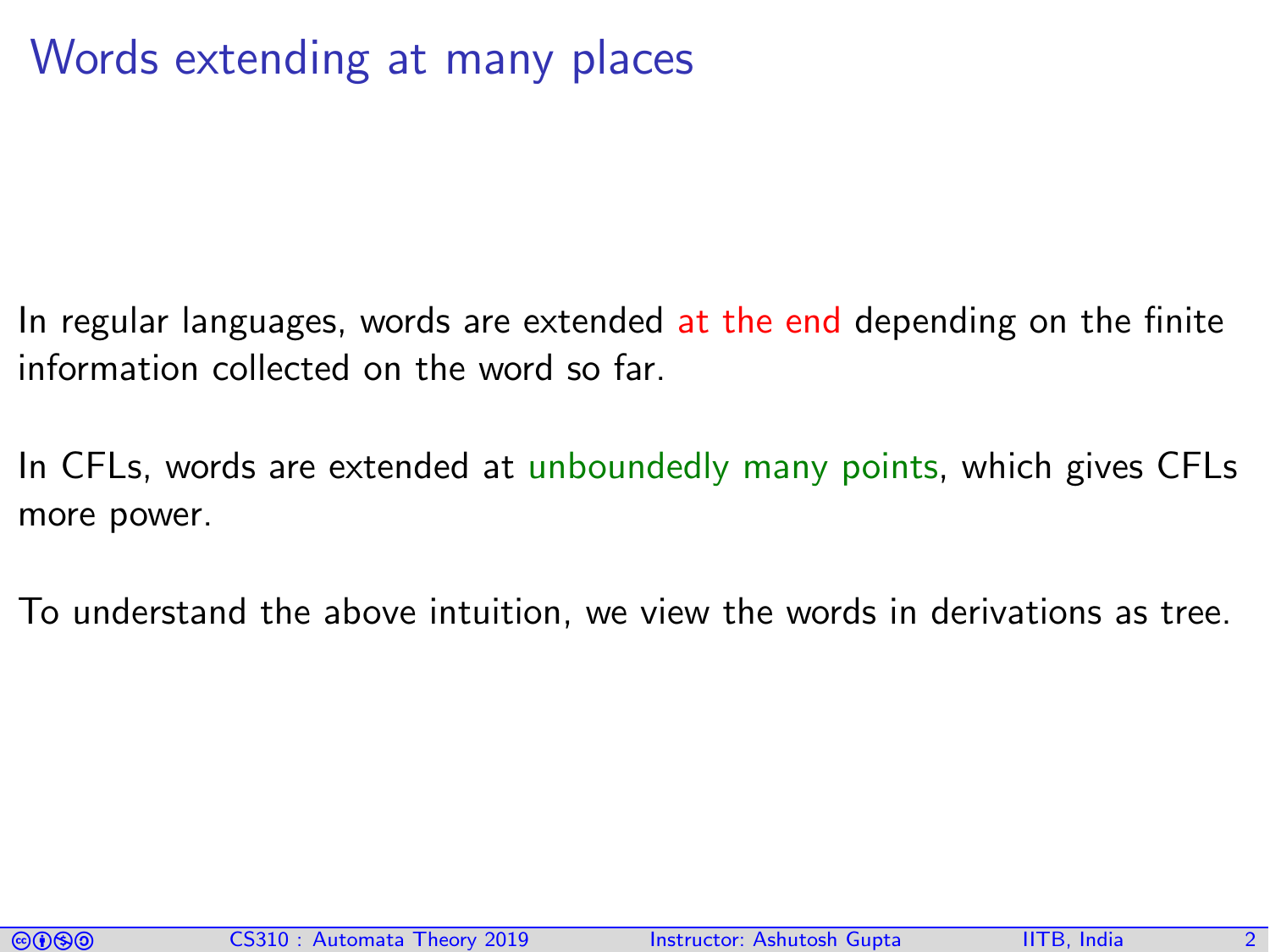### Parse tree

#### Definition 15.1

For a grammar  $G = (N, T, P, S)$ , a parse tree for G is a labelled tree with the following conditions

- $\triangleright$  leaf label is  $X \in \mathbb{N} \cup \mathbb{T} \cup \{\epsilon\}$ . If  $X = \epsilon$ , the leaf has no siblings.
- internal node label is  $A \in N$
- If an internal node label is  $A \in N$  and its children labels are



then  $A \rightarrow X_1...X_n \in P$ .

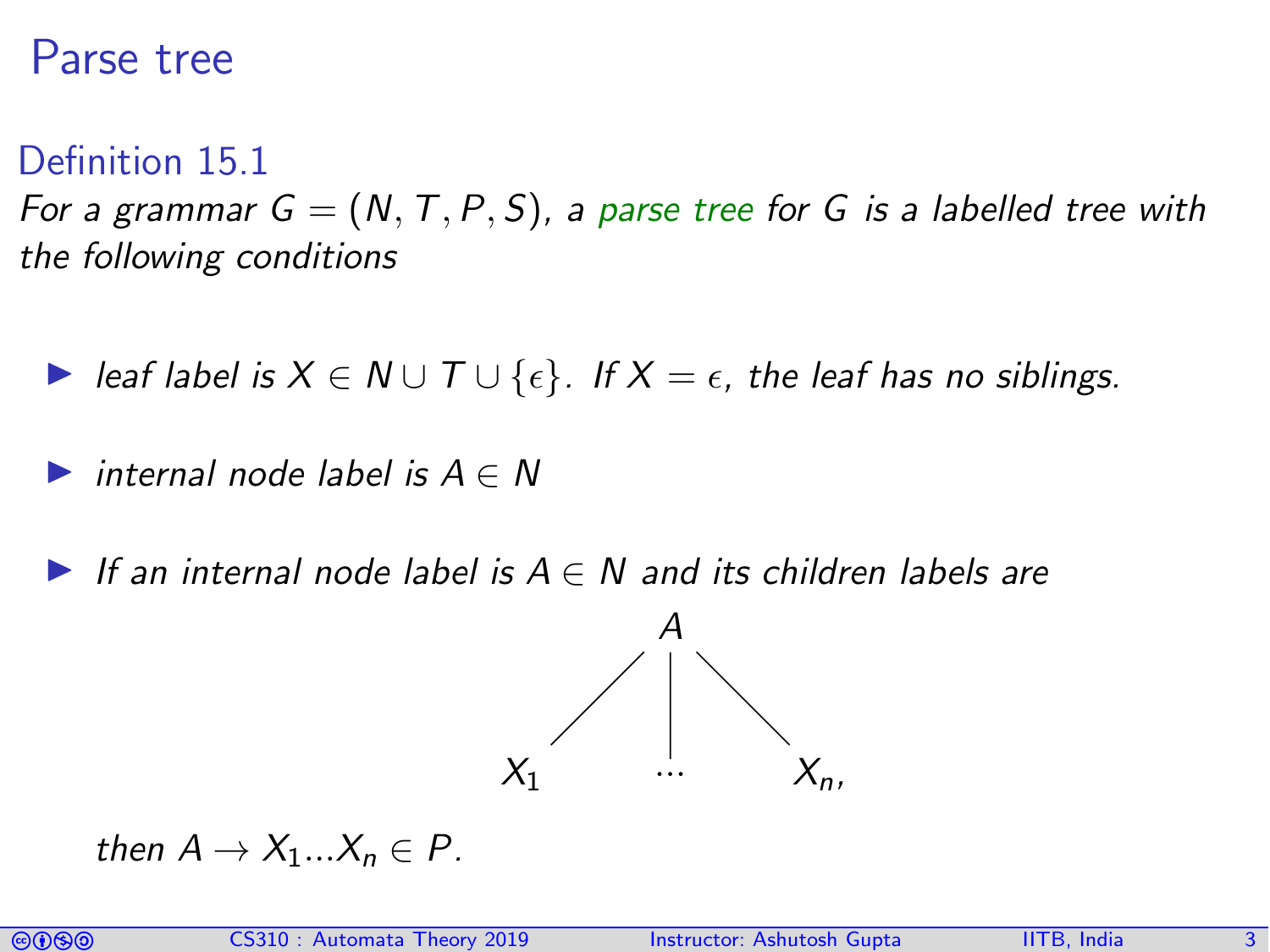Example : parse tree

Example 15.1

The following are parse trees for  $G_{arith}$ .



Parse tree need not be fully expanded, *i.e.*, may be nonterminal leafs Parse tree root need not be the start symbol

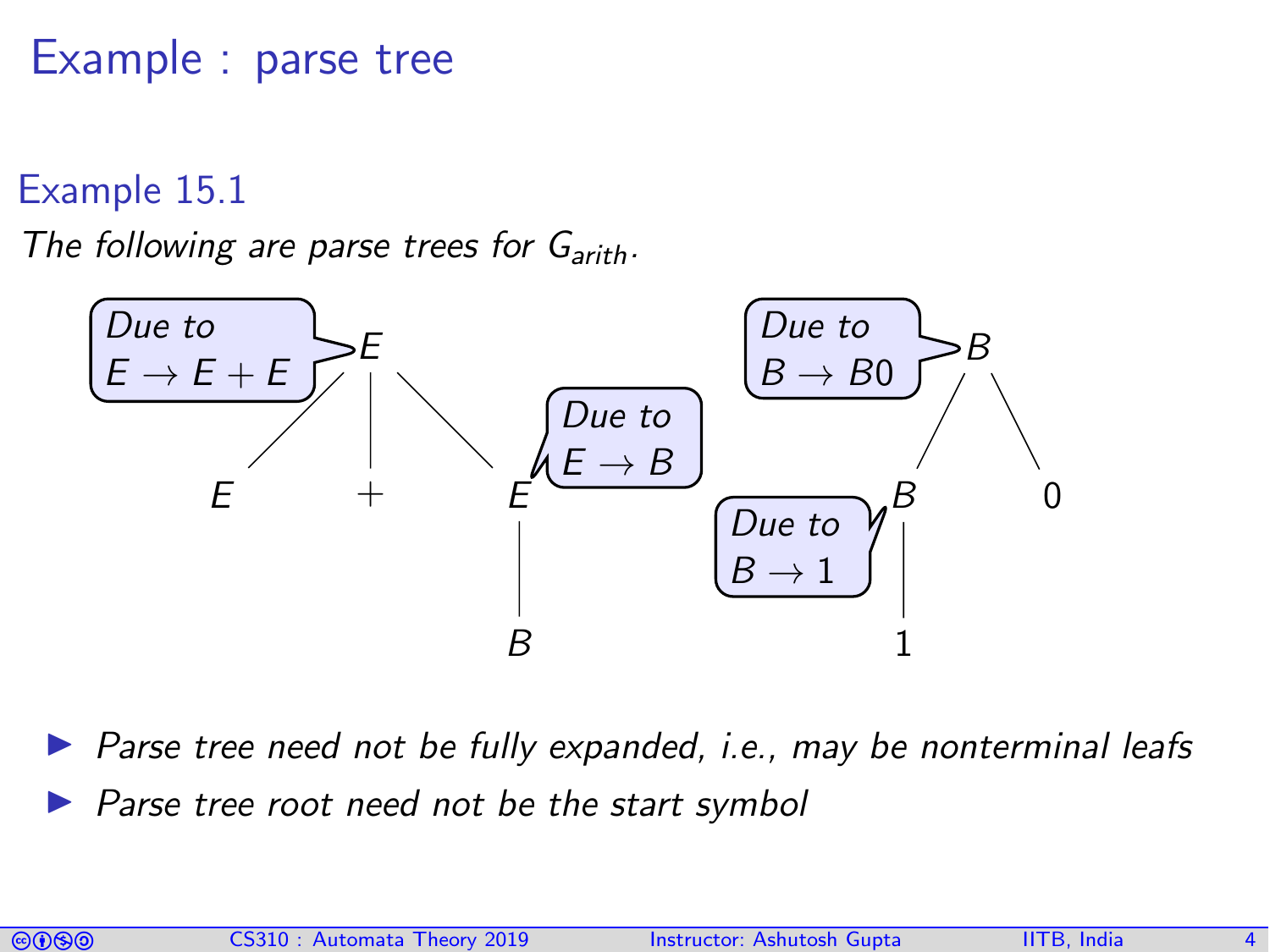# Yield of a parse tree

Definition 15.2 The yield of a parse tree is the word formed by all the leaves from left to right

Example 15.2 The yield of the following parse tree is  $E + B$ 



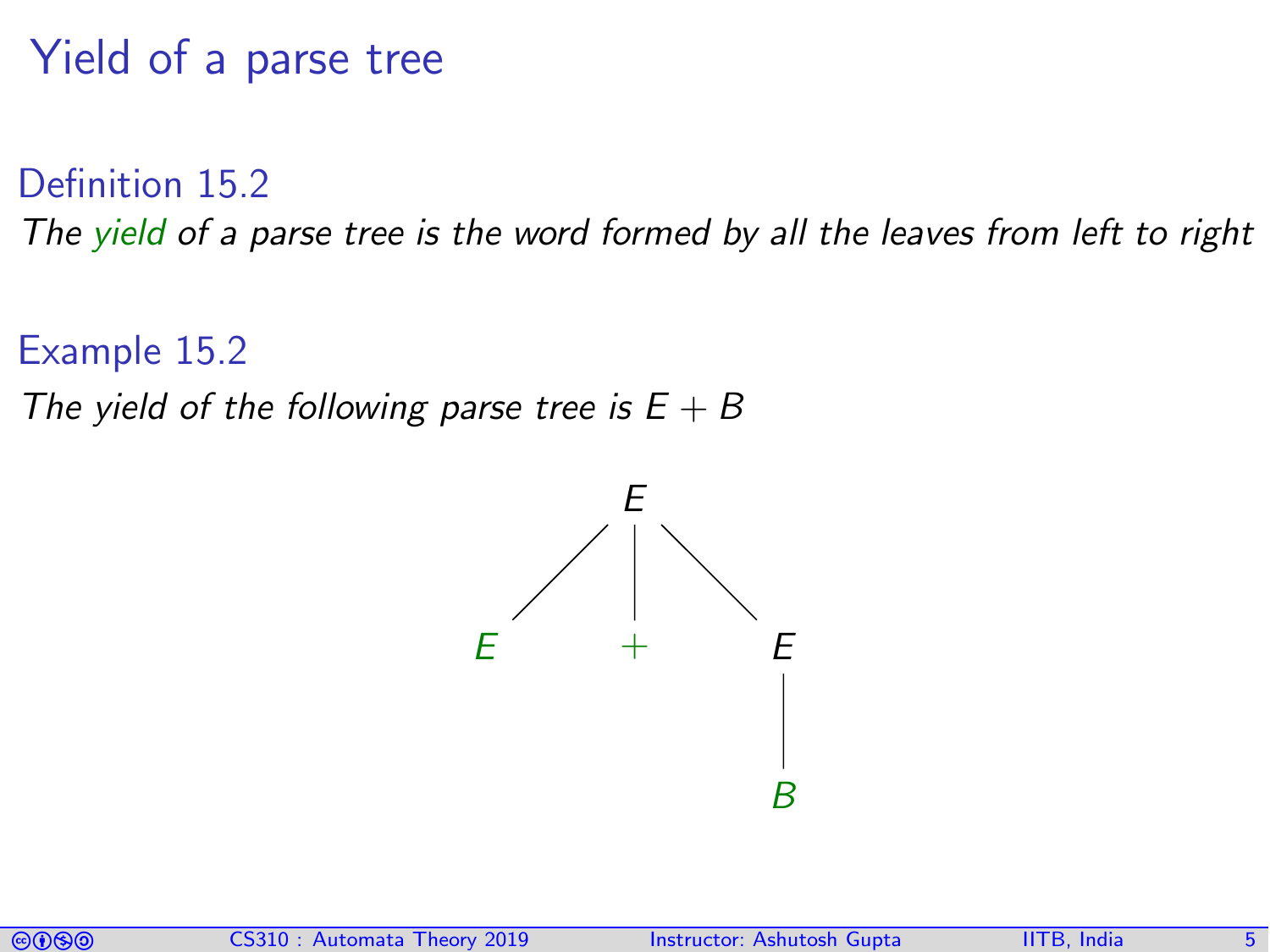Example : parse tree full

Example 15.3 The yield of the following parse tree is  $10 \times 1 + 11$ . E E E B B 1  $\cup$  $\times$  E B 1  $+$  E B B 1 1

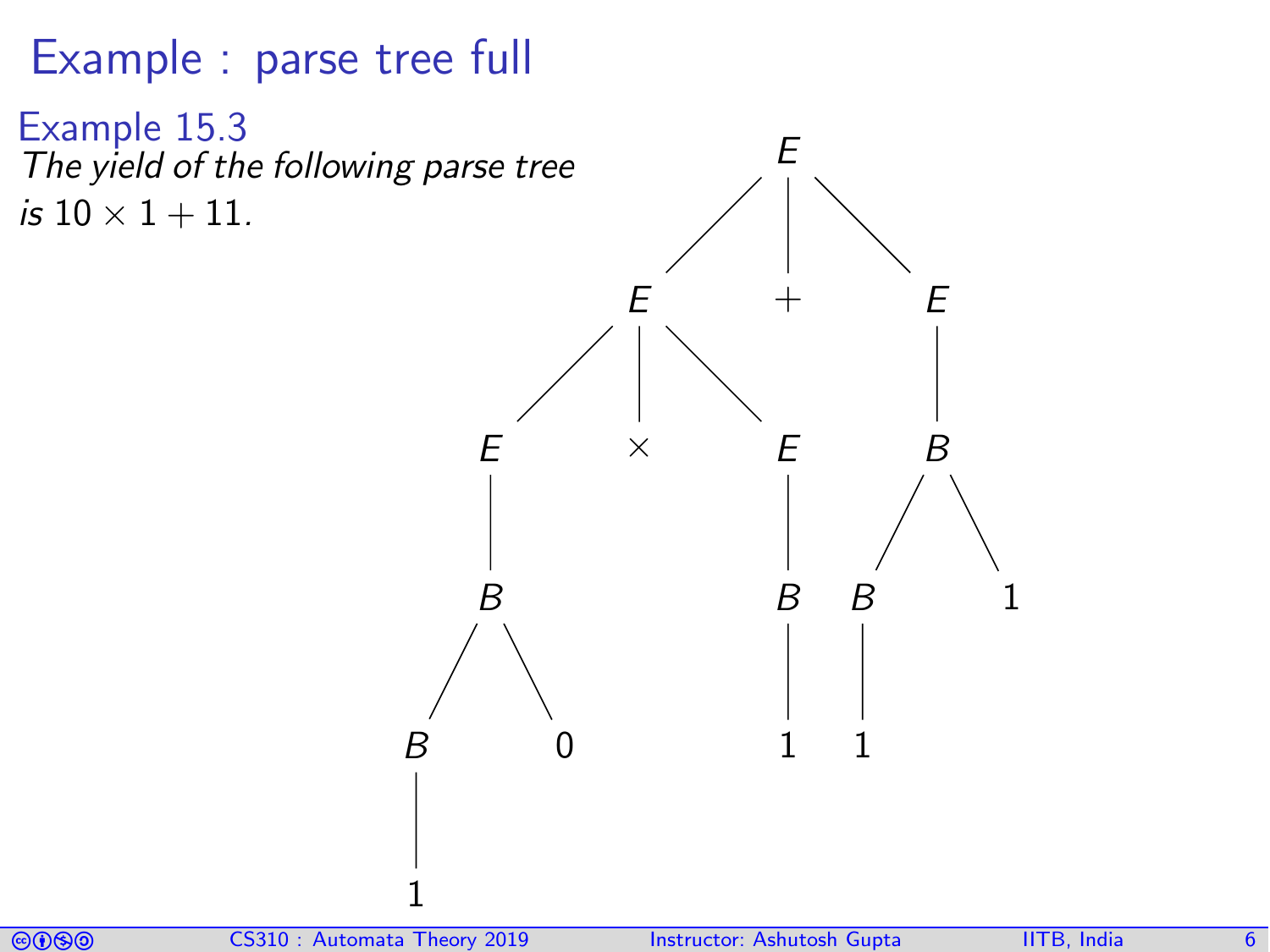# Projected derivations lemma

Theorem 15.1  
Let 
$$
G = (N, T, P, S)
$$
 be a CFG. Let  $X_i \in (N \cup T)$ .  
If  $X_1...X_k \stackrel{*}{\Rightarrow} \alpha$ , then  $\alpha = \alpha_1 ... \alpha_k$  such that  $X_i \stackrel{*}{\Rightarrow} \alpha_i$  for each  $i \in 1..k$ .

#### Proof.

We argue this via induction on the number of derivations.

#### base case:

After zero derivations,  $\alpha_i = X_i$ .

#### induction step:

Let  $X_1....X_k \stackrel{*}{\Rightarrow} \alpha_1...\alpha_k$  in *n* steps. Due to induction hypothesis,  $X_i \stackrel{*}{\Rightarrow} \alpha_i$ .

 $\leq n$  steps In the next derivation, let  $\alpha_\ell$  be expanded to  $\alpha'_\ell$  (no other  $\alpha_i$  will change). Therefore,  $X_1....X_k \overset{*}{\Rightarrow} \alpha_1...\alpha_{\ell-1}\alpha_\ell'\alpha_{\ell+1}..\alpha_k$ Therefore,  $X_{\ell} \overset{*}{\Rightarrow} \alpha_{\ell}'$ . For  $i \neq \ell$ , the goal trivially holds. $\scriptstyle(\mathsf{wny?})$  $\leq n+1$  steps

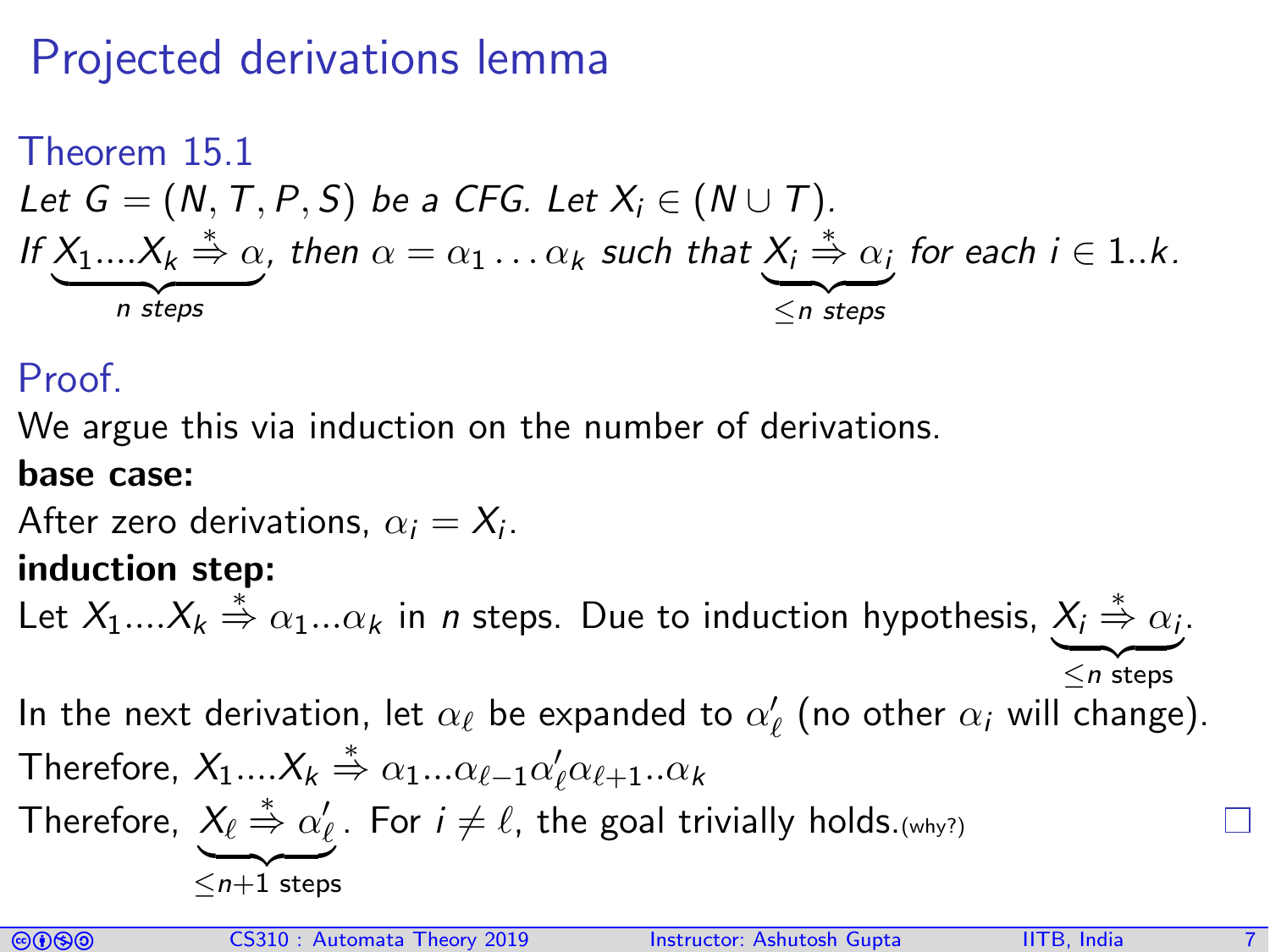Example : projection derivation

Example 15.4 Consider the following three derivations

 $E + E \times E \Rightarrow E + E \times B \Rightarrow E + E \times E \times B \Rightarrow B + E \times E \times B$ 

The following are the projected derivations for each symbol in the initial word.

- $\blacktriangleright$   $E \Rightarrow E \Rightarrow E \Rightarrow B$
- $\blacktriangleright$  +  $\Rightarrow$  +  $\Rightarrow$  +  $\Rightarrow$  +
- $\blacktriangleright$   $F \Rightarrow F \Rightarrow F \times F \Rightarrow F \times F$

After removing redundant steps

 $\blacktriangleright$   $E \Rightarrow B$ 

 $\blacktriangleright$  +

$$
\blacktriangleright E \Rightarrow E \times E
$$

Exercise 15.1

Give projected derivations of symbols  $E$  and  $\times$  from the initial word

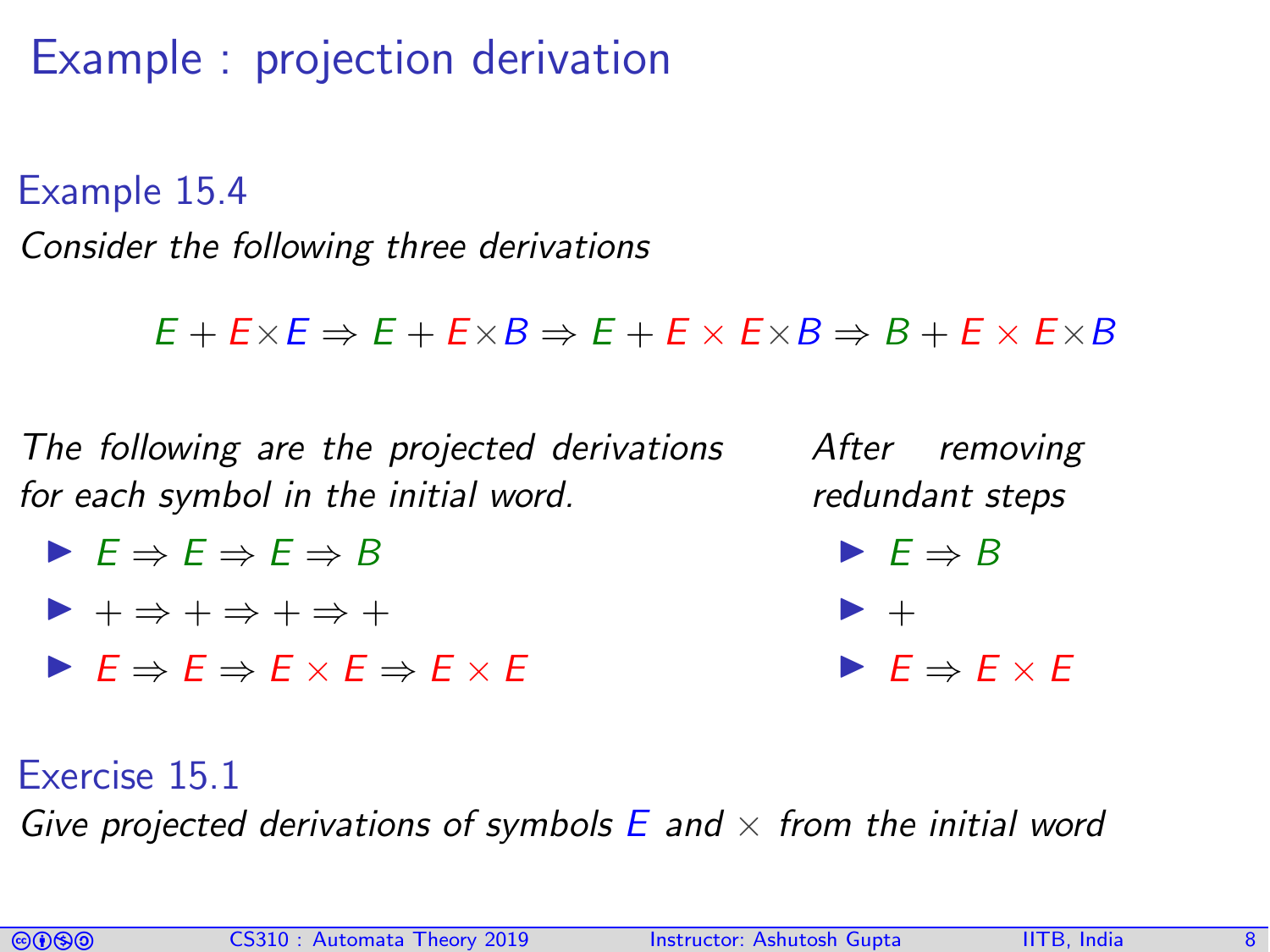# Derivations  $\Rightarrow$  parse tree

Theorem 15.2

- <span id="page-8-0"></span>Let  $G = (N, T, P, S)$  be a CFG. Let  $\alpha \in (N \cup T)^*$  and  $A \in N$ .
- If  $A\overset{*}{\Rightarrow}\alpha$ , then there is a parse tree with root  $A$  and the yield of the tree is  $\alpha.$

### Proof.

We will use induction on the length of derivations.

#### base case:

Consider a single step derivation.  $A \Rightarrow X_1...X_k$  due to production rule  $A \rightarrow X_1...X_k$ . By the definition of the parse tree, the following is a parse tree.



# ... Exercise 15.2

Why is base case chosen to be one but not zero derivation?

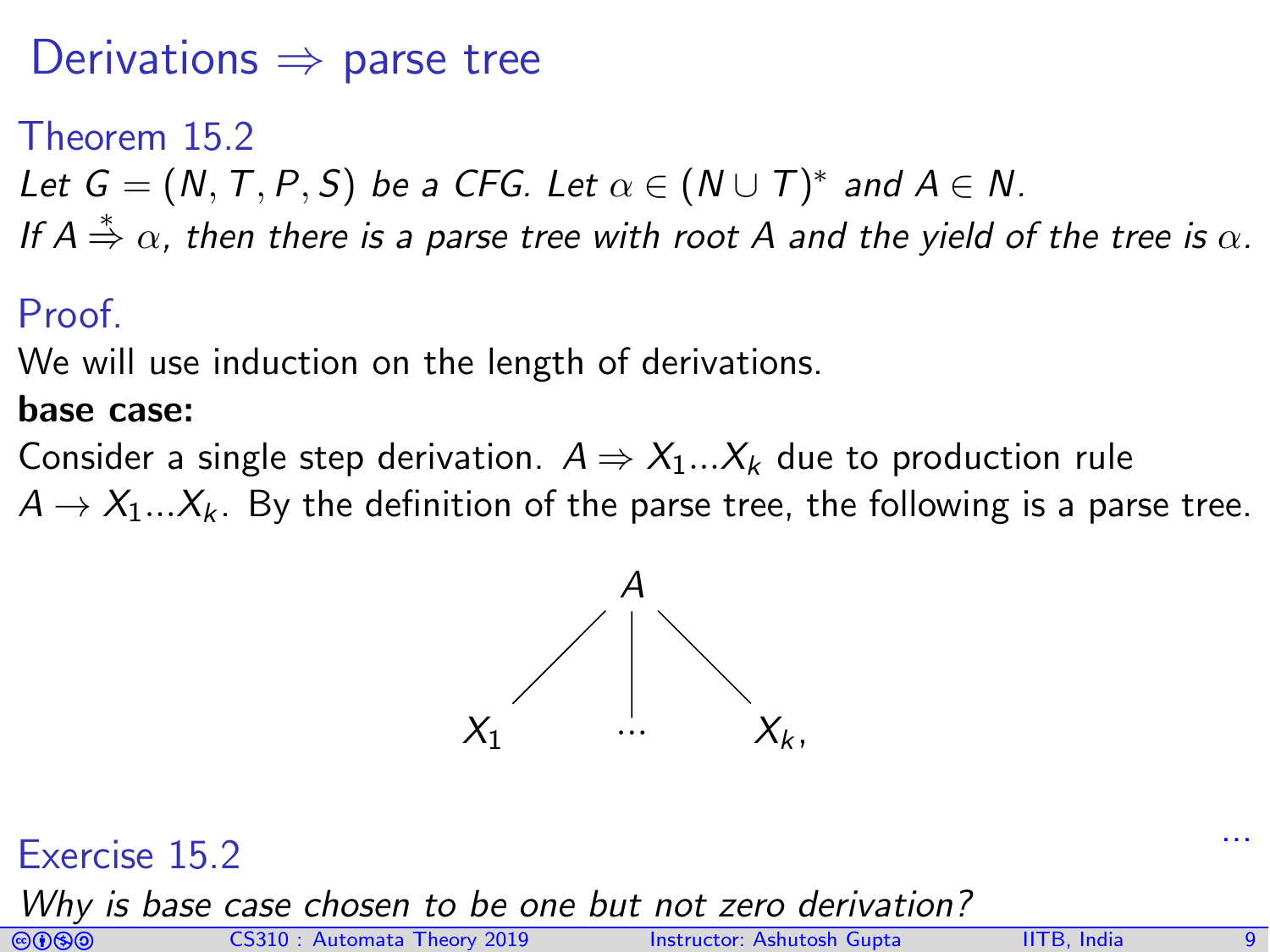Derivations  $\Rightarrow$  parse tree II

# Proof(contd.).

#### induction step:

Consider derivation  $A \Rightarrow X_1....X_k \stackrel{*}{\Rightarrow} \alpha$  $n$  steps



Due to projected derivation lemma,  
\n
$$
\alpha = \alpha_1 \dots \alpha_k
$$
 such that  $\underbrace{X_i \overset{*}{\Rightarrow} \alpha_i}_{\leq n \text{ steps}}$  for each  $i \in 1..k$ .

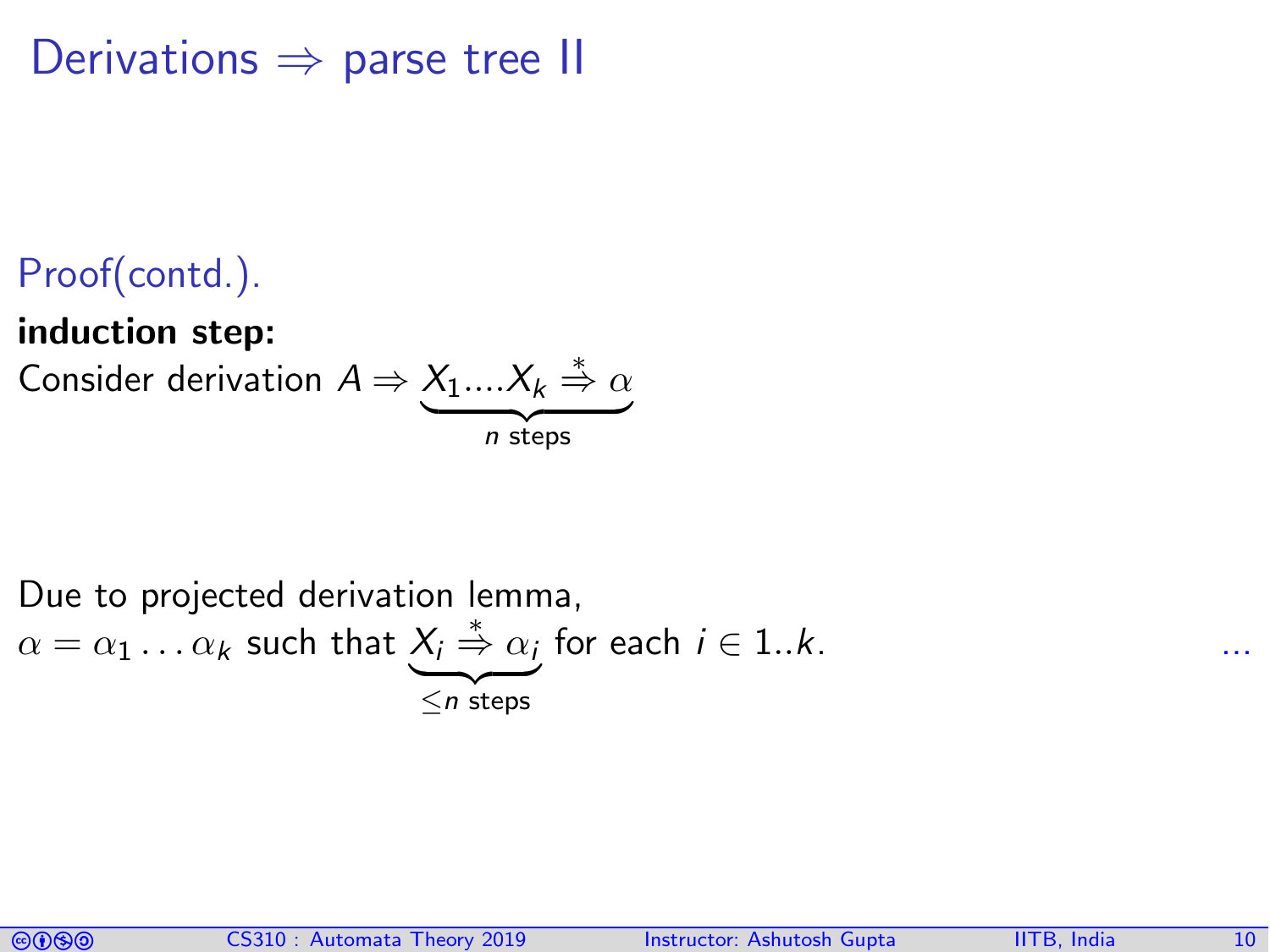Derivations  $\Rightarrow$  parse tree II

Proof(contd.).

Due to induction hypothesis for each  $i \in 1..k$ , there is a parse tree with  $X_i$ root and it yields  $\alpha_i$ .

We can construct a parse tree for derivation  $A\overset{*}{\Rightarrow}\alpha$  as follows

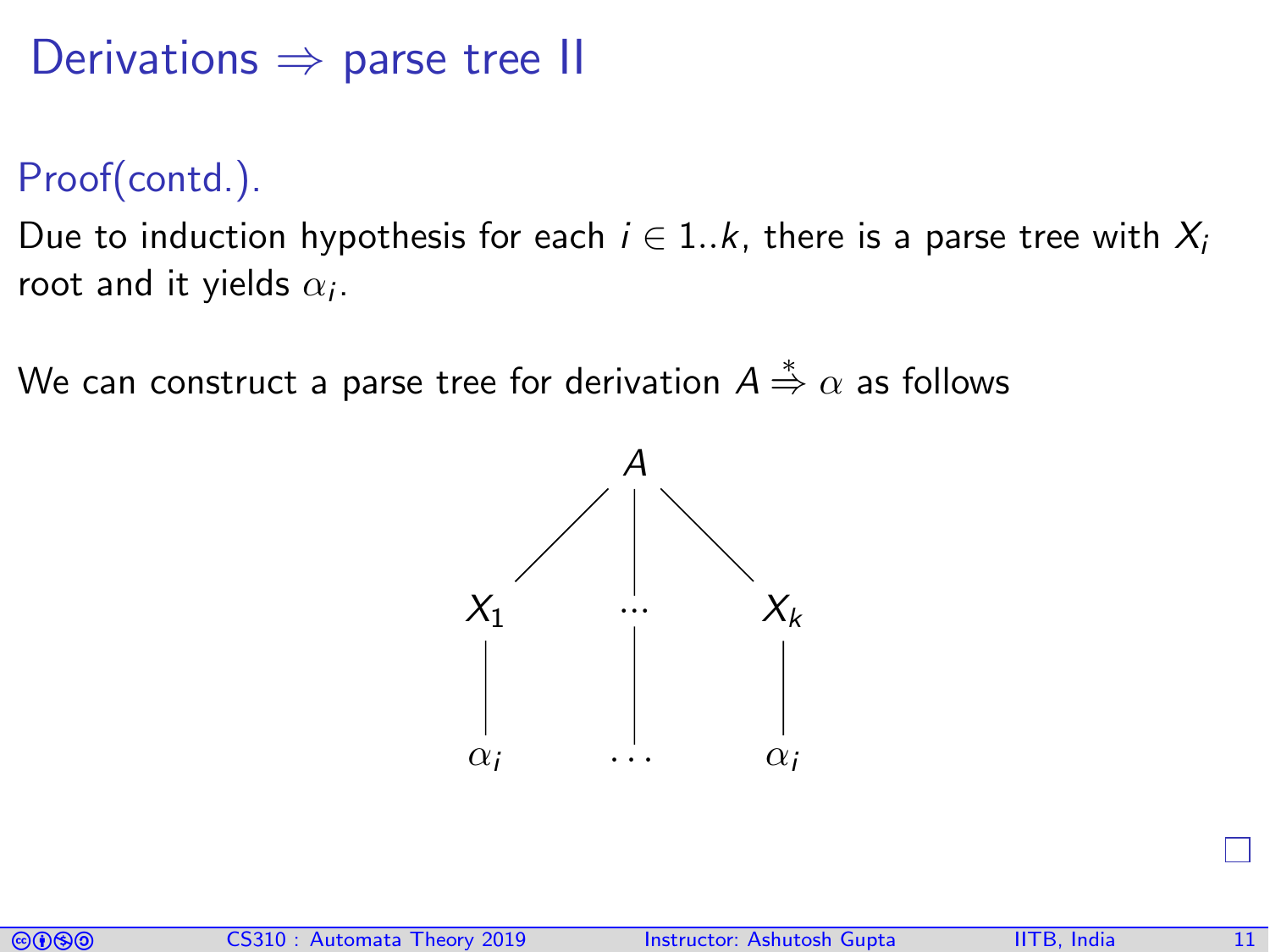# Parse tree  $\Rightarrow$  derivation

#### Theorem 15.3

<span id="page-11-0"></span>Let  $G = (N, T, P, S)$  be a CFG. Let  $\alpha \in (N \cup T)^*$  and  $A \in N$ . If there is a parse tree with root A and the yield of the tree is  $\alpha$ , then  $\mathsf{A}\overset{*}{\Rightarrow}\alpha.$ 

#### Proof.

We will prove again by induction over height of the parse tree.

#### base case:

For the height zero,  $A = \alpha$ . Trivially,  $A \stackrel{*}{\Rightarrow} A$ .

#### induction step:

Root of the tree is A and its children  $X_1, ..., X_k$ . Therefore,  $A \Rightarrow X_1...X_k$ .  $\mathcal{X}_i$  is root of a parse tree with yield  $\alpha_i$  such that  $\alpha=\alpha_1...\alpha_k.$ 



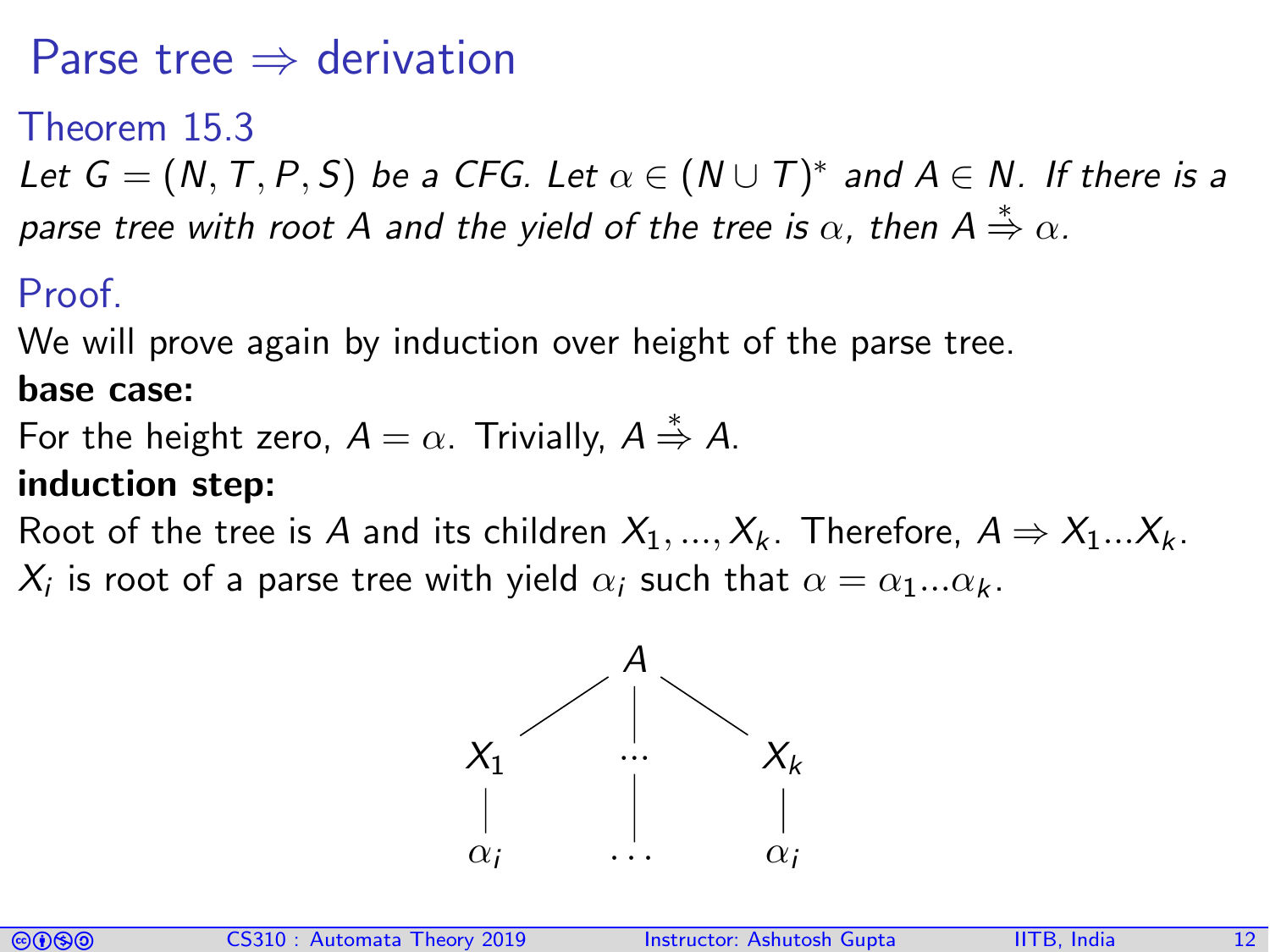## Parse tree  $\Rightarrow$  derivation

#### Proof(contd.).

Due to the induction hypothesis for each  $i\in {1..k},~\mathsf{X}_i\overset{*}{\Rightarrow}\alpha_i,$  which we can embed in the following derivation.

$$
\alpha_1...\alpha_{i-1}X_iX_{i+1}...X_k \stackrel{*}{\Rightarrow} \alpha_1...\alpha_{i-1}\alpha_iX_{i+1}...X_k
$$

By stitching the above(how?), we obtain  $A \Rightarrow X_1....X_k \stackrel{*}{\Rightarrow} \alpha_1...\alpha_k.$ 

Exercise 15.3 Let  $\alpha \in \mathcal{T}^*$  in the above proof. Prove that there exists  $A \stackrel{lm*}{\Longrightarrow} \alpha.$ 

Exercise 15.4 Let  $\alpha \in \mathcal{T}^*$  in the above proof. Prove that there exists  $A \stackrel{rm*}{\Longrightarrow} \alpha$ .

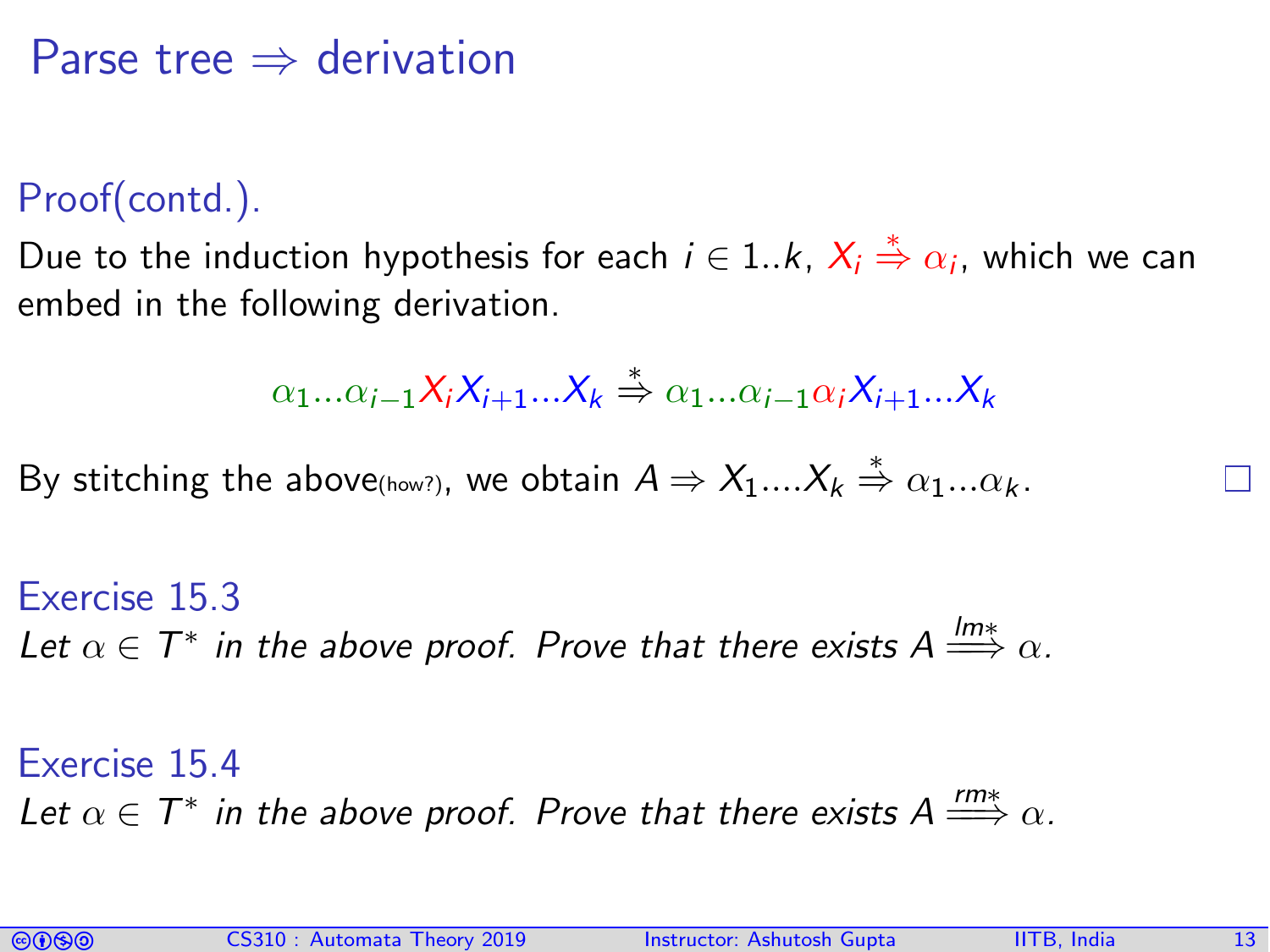## Parse tree to interpretation

Looks like parse trees are doing the same job as derivations

Actually, they fully record the "understanding" of the word under a grammar.

#### Example 15.5

Consider the grammar of linear expressions. We may be interested in interpreting  $1 + 1$  as sum of two 1s.



In the parse tree we have the information. We can apply the addition.

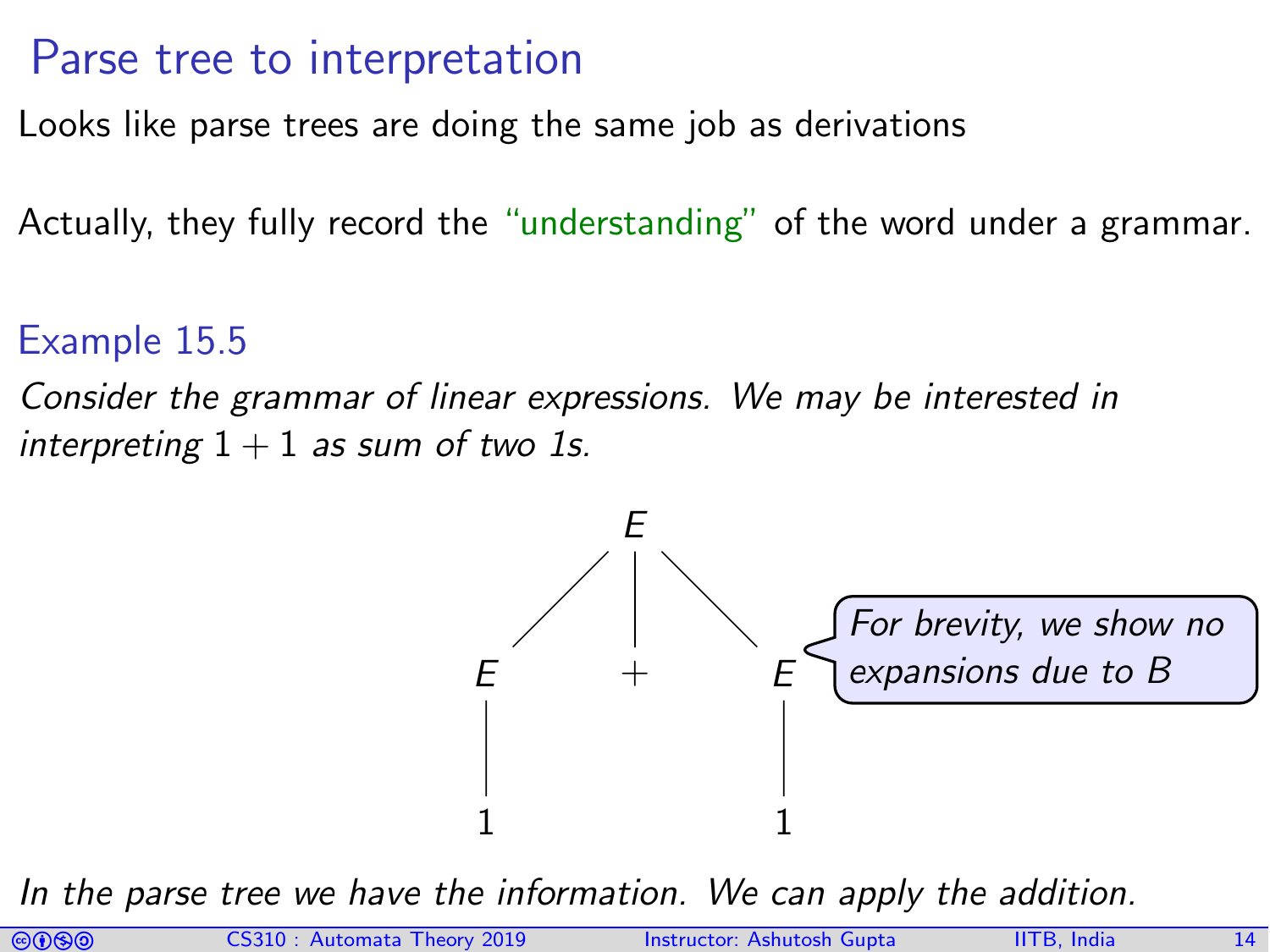# Example: parse tree to interpretation

Example 15.6

The following is a parse tree for word  $10 \times 11 + 1$ .



The parse tree tells us first multiply 10 and 11, which is 110. Afterwards add 1, which results in 111.

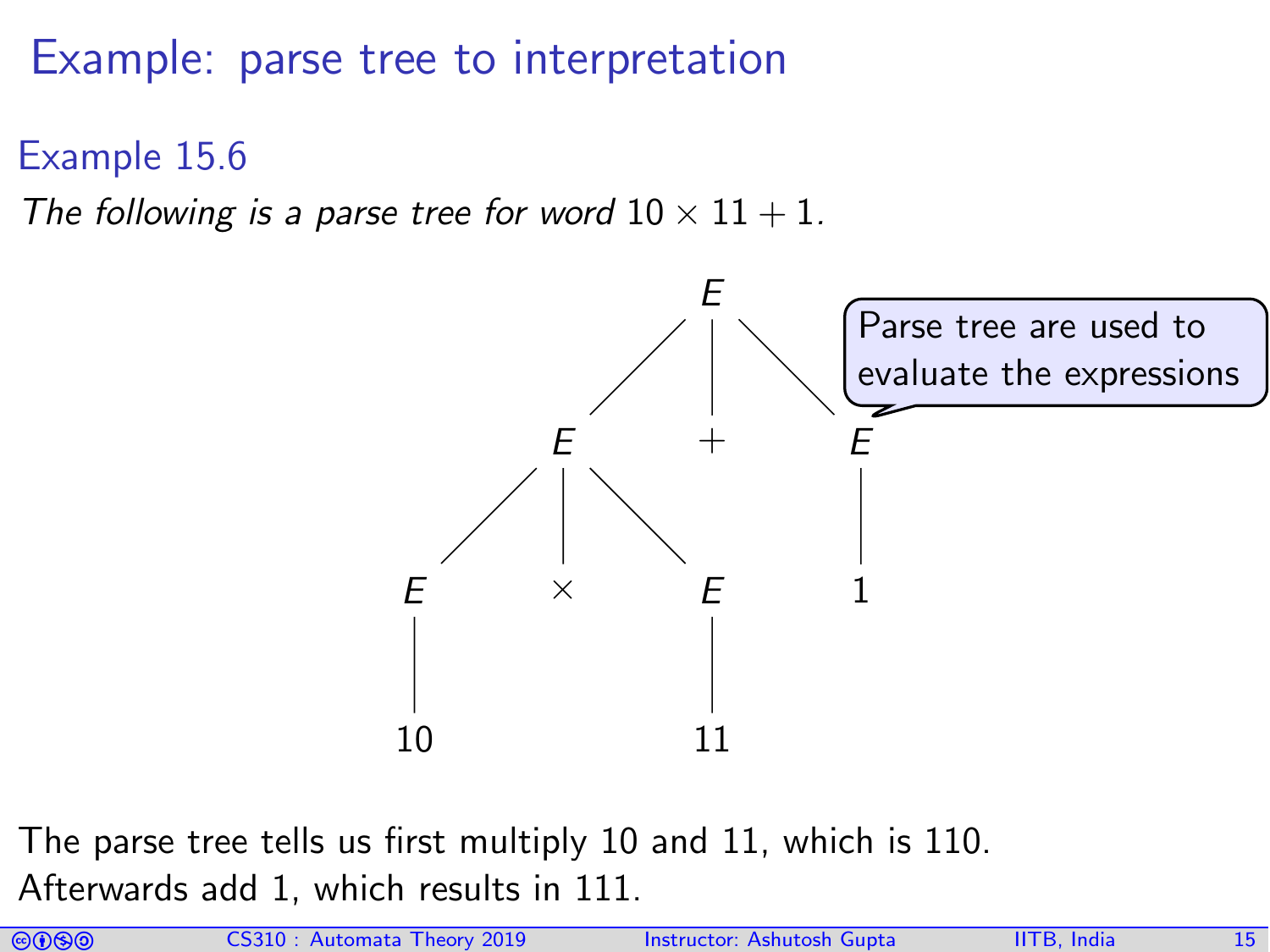# Ambiguity

Sometimes a word may have more than one parse trees.

#### Example 15.7

In  $G_{arith}$ ,  $10 \times 11 + 1$  has following two parse trees.



#### Multiply first **Add first**

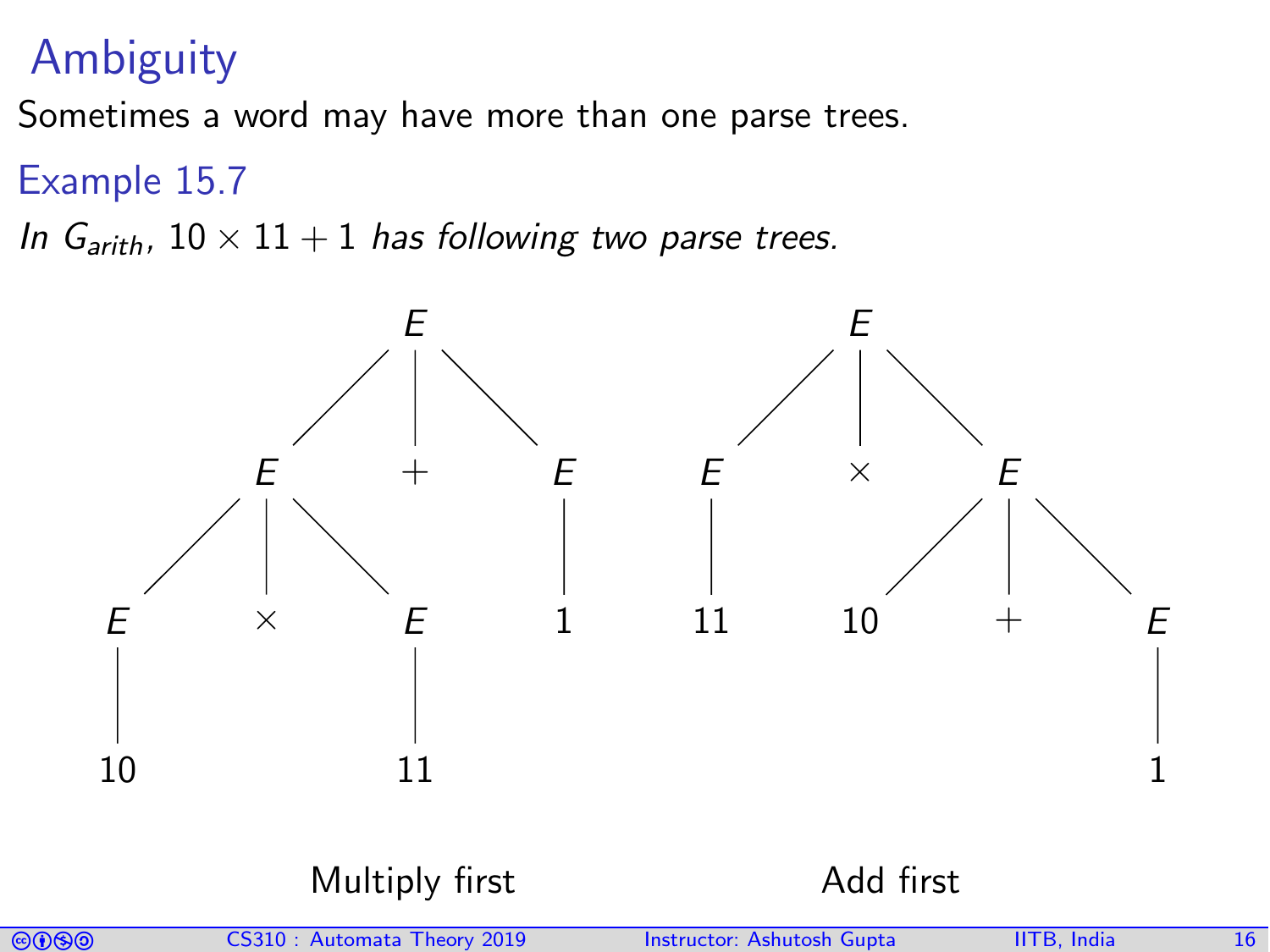Ambiguity and interpretation

Definition 15.3 A CFG G is called ambiguous if there is a word  $w \in L(G)$  such that there are two parse trees that yield w.

Ambiguity leads to multiple interpretations of the word.

Not good for building compilers.

Example 15.8  $10 \times 11 + 1$  can have the following two interpretations ▶ 111 (binary 7) multiply first  $\triangleright$  101 (binary 5) add first

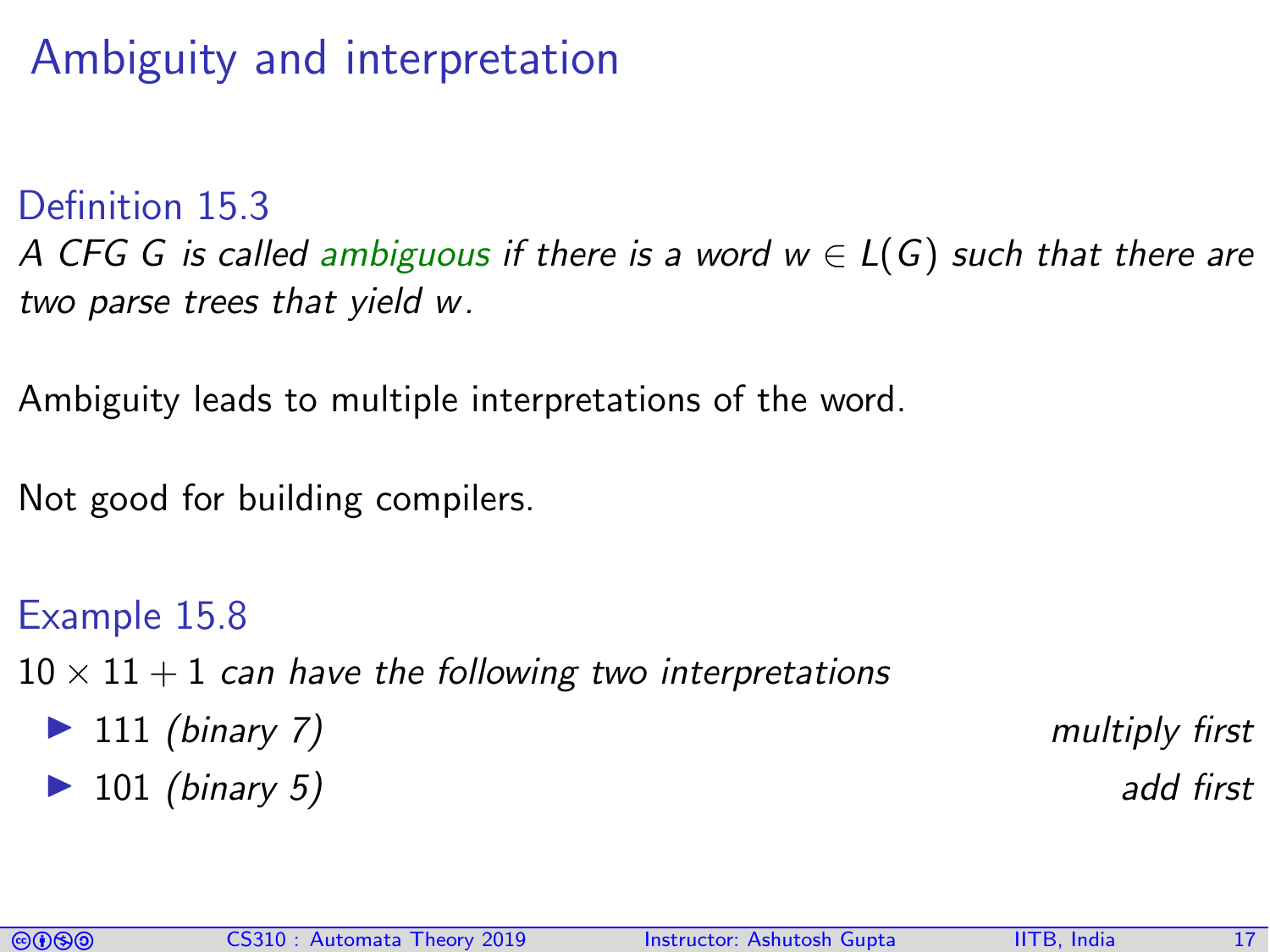# Ambiguity and derivations

Having multiple derivations does not imply ambiguity.

Example 15.9

Consider the following derivations

$$
\blacktriangleright E \Rightarrow E + E \Rightarrow E + B \Rightarrow E + 1 \Rightarrow B + 1 \Rightarrow 1 + 1
$$

$$
\blacktriangleright E \Rightarrow E + E \Rightarrow B + E \Rightarrow 1 + E \Rightarrow 1 + B \Rightarrow 1 + 1
$$

Both the derivations result in same parse tree.

Exercise 15.5 Give another derivation of  $1 + 1$ ?

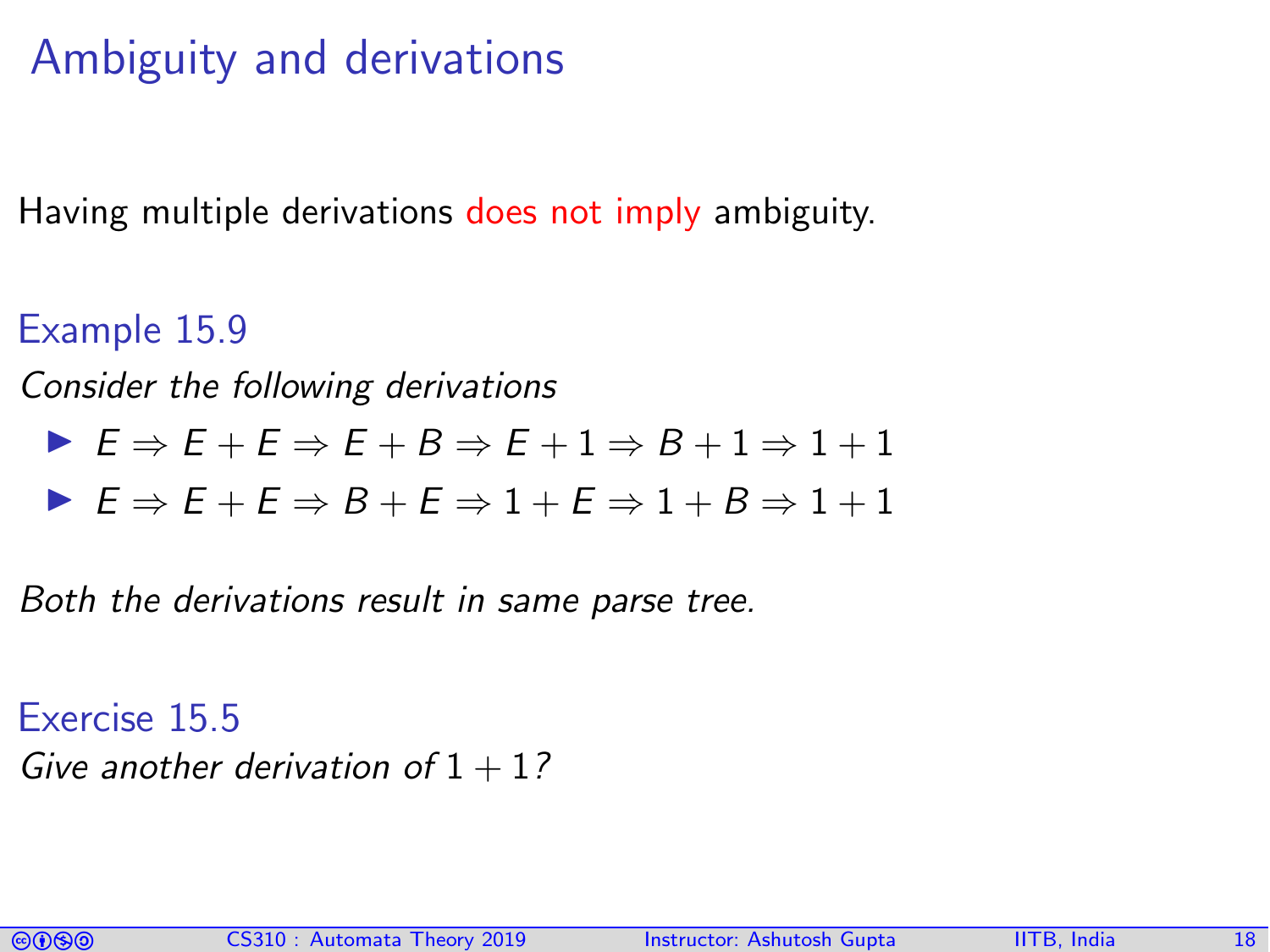There are two kinds of choices in derivations

- 1. Order of expansions
- 2. Choice of production rules

The order does not cause ambiguity.

The choice of production rules to expand a symbol causes the ambiguity.

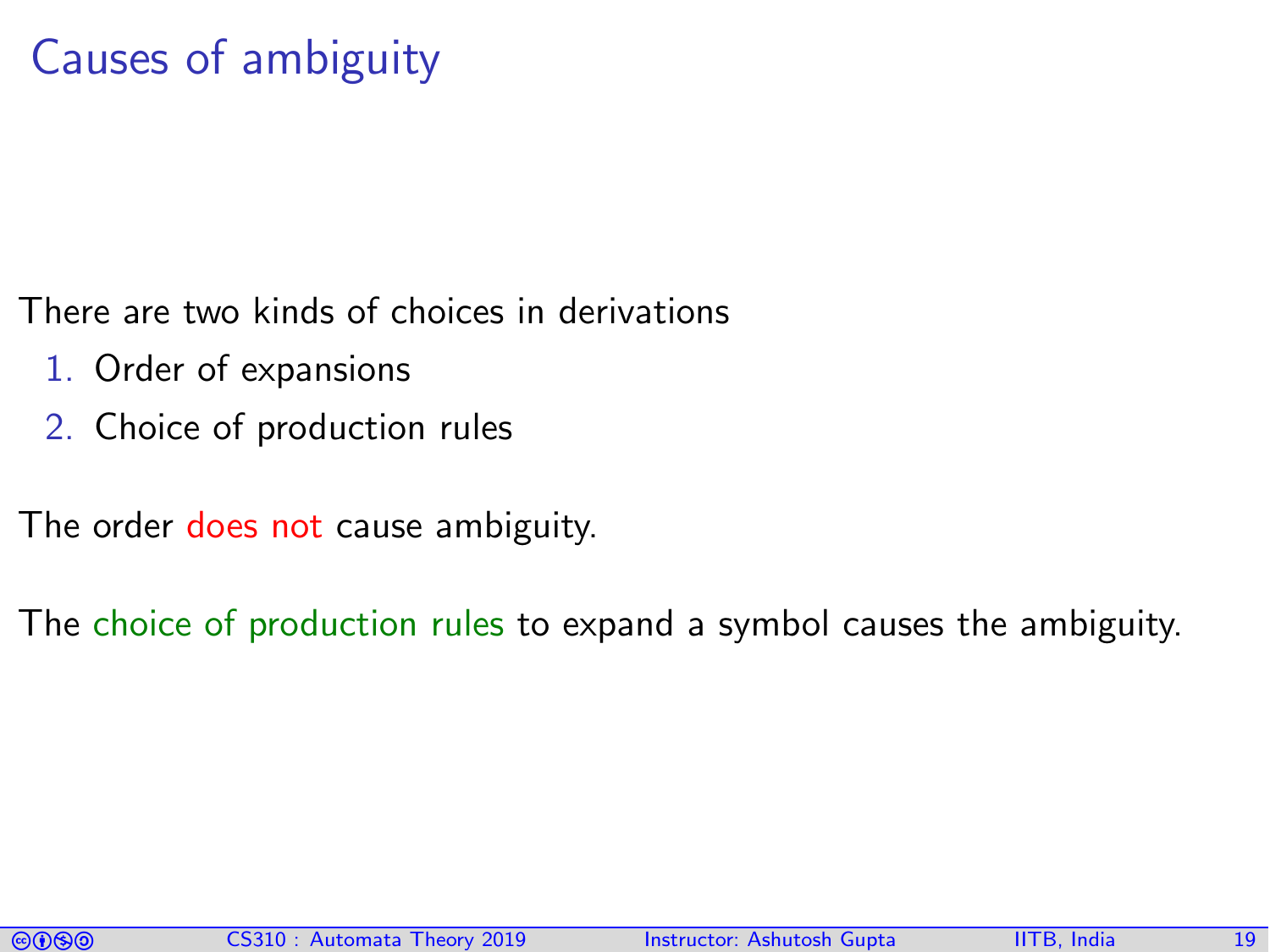# Leftmost derivations and ambiguity

The leftmost derivations eliminates the order issues.

#### Theorem 15.4

A grammar is ambiguous iff there are multiple leftmost derivations.

**Proof** 

 $(\Leftarrow)$ 

If we have two different leftmost derivations, there must be a leftmost symbol in an intermediate word that was expanded two different ways. Due to the translation in theorem [15.2](#page-8-0) to parse trees, we will have a path in the two parse trees that lead to two different symbols.  $(why?)$ 

 $(\Rightarrow)$ 

Theorem [15.3](#page-11-0) presented construction of leftmost derivations from parse trees. Two different parse trees will lead to two different leftmost derivations. . .

#### Exercise 15.6

Formally write (why?)

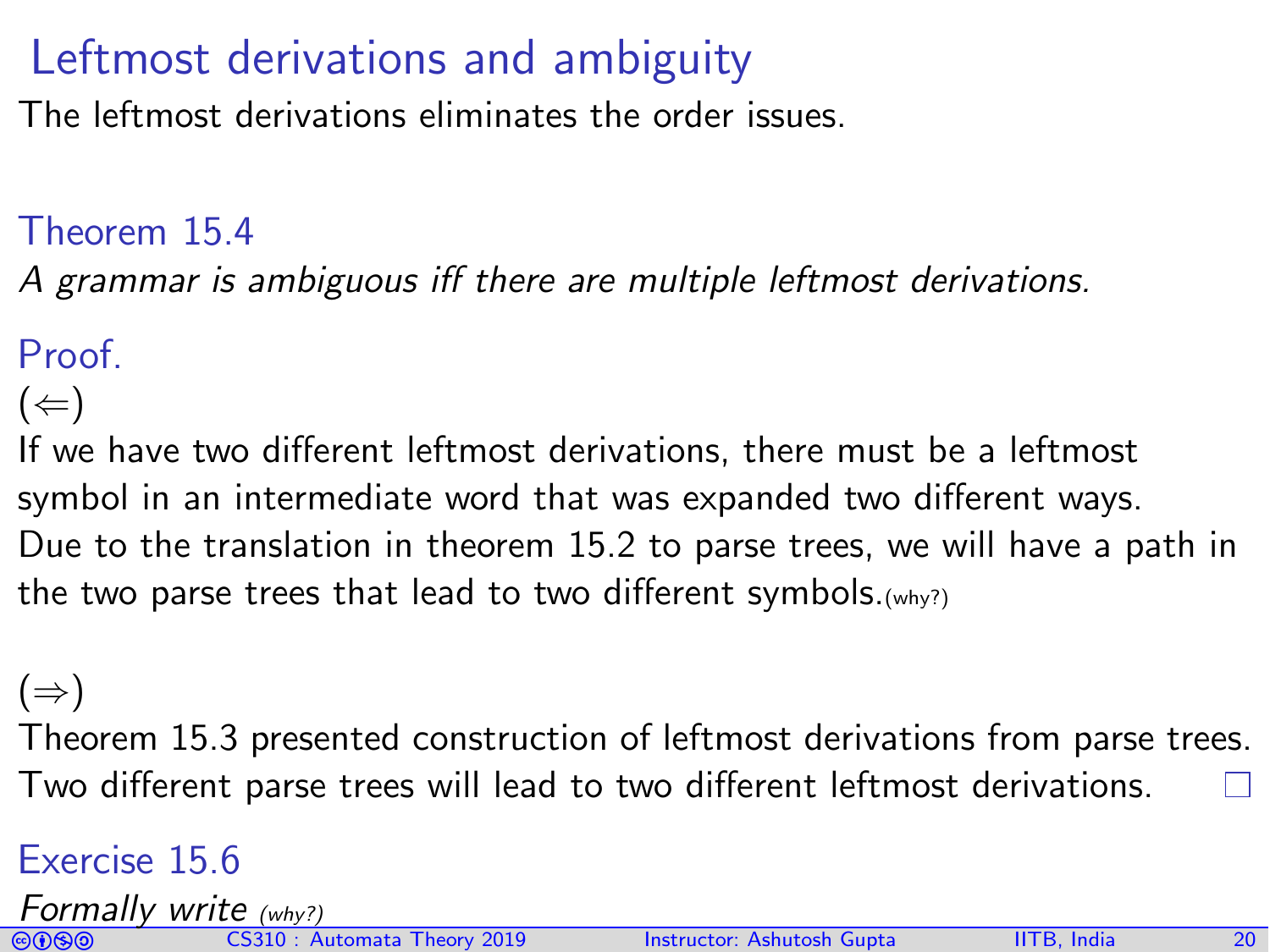# Removing ambiguity

Can we remove ambiguity from a grammar?

# The problem is **impossible** to solve.

In some cases, we can remove ambiguity with specialized observations.

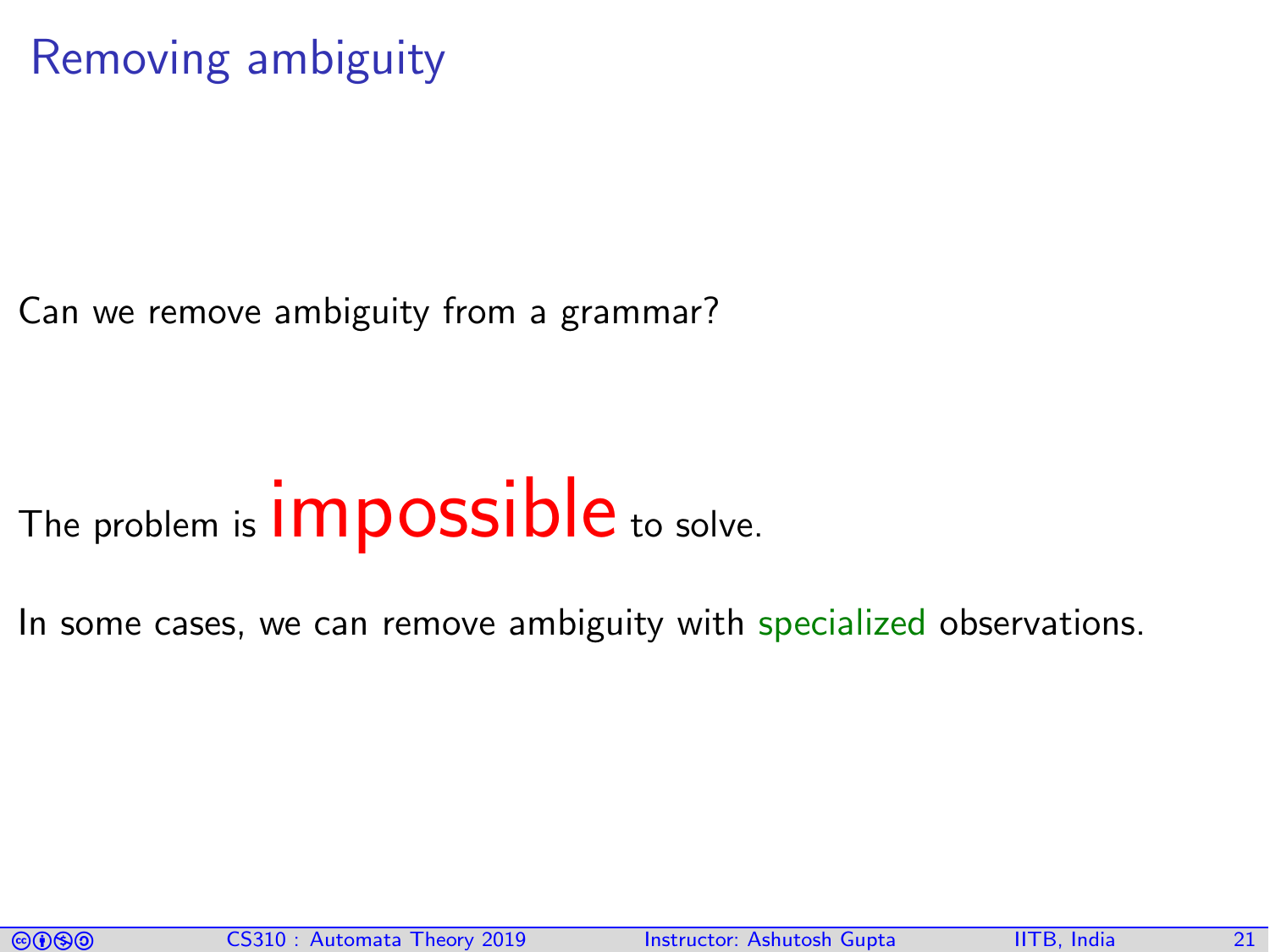# Removing ambiguity in arithmetic expressions

There are two sources of ambiguity in our  $G_{arith}$ .

1. Associativity of  $\times$  and  $+$ 2. Precedence between  $\times$  and  $+$ 



In the grammar we need to say what to process first.

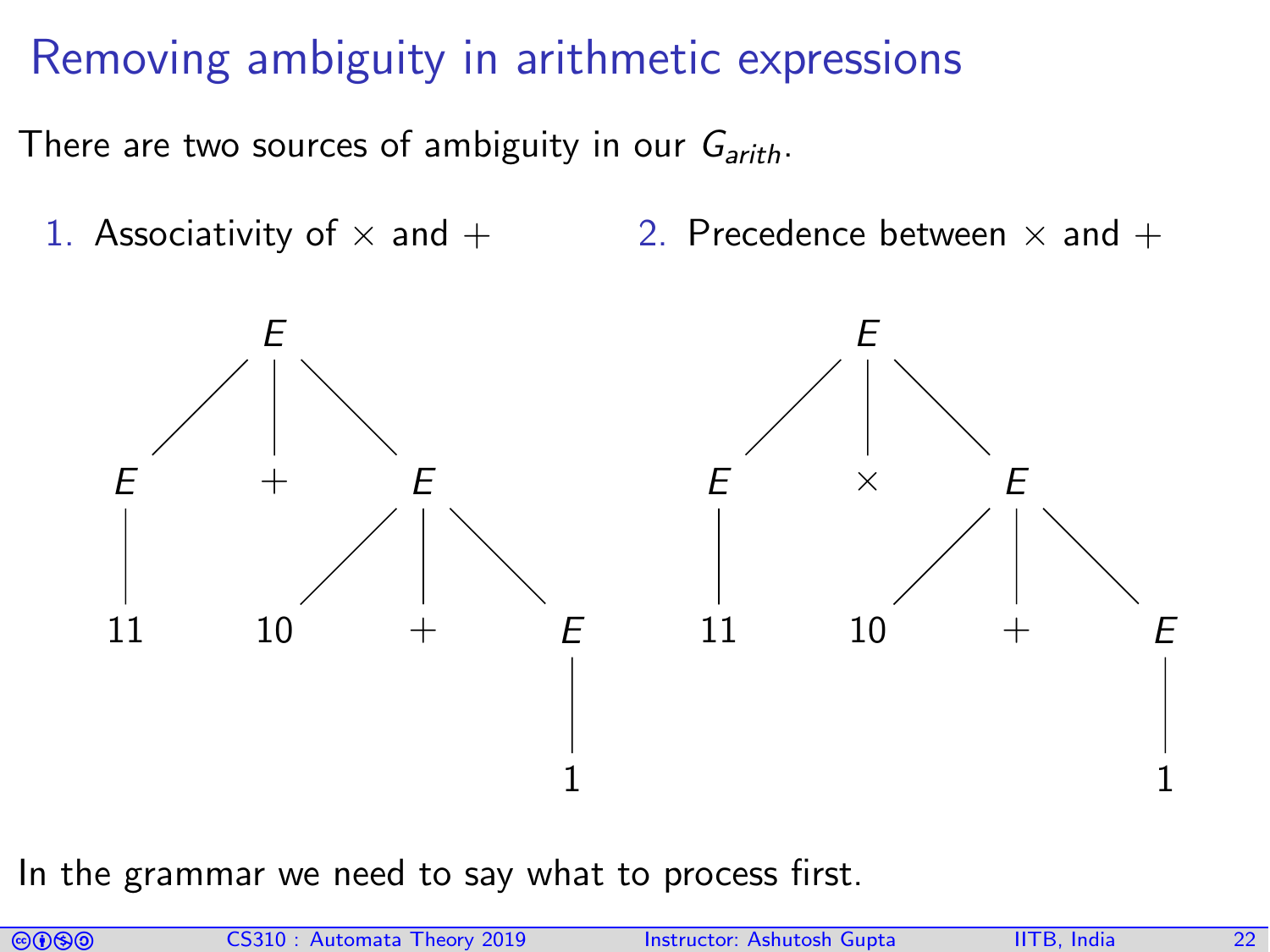# Making operators left associative

Consider multiplication operation first.

Let us suppose we have multiple multiplications in a row

 $E \times F \times F$ 

We need to somehow disqualify one of the following parse tree.



GOOO CS310 : Automata Theory 2019 Instructor: [Ashutosh Gupta](http://www.cse.iitb.ac.in/~akg/) IITB, India 23 We can resolve the ambiguity by giving preference to left most multiplication, which is called left associative operation.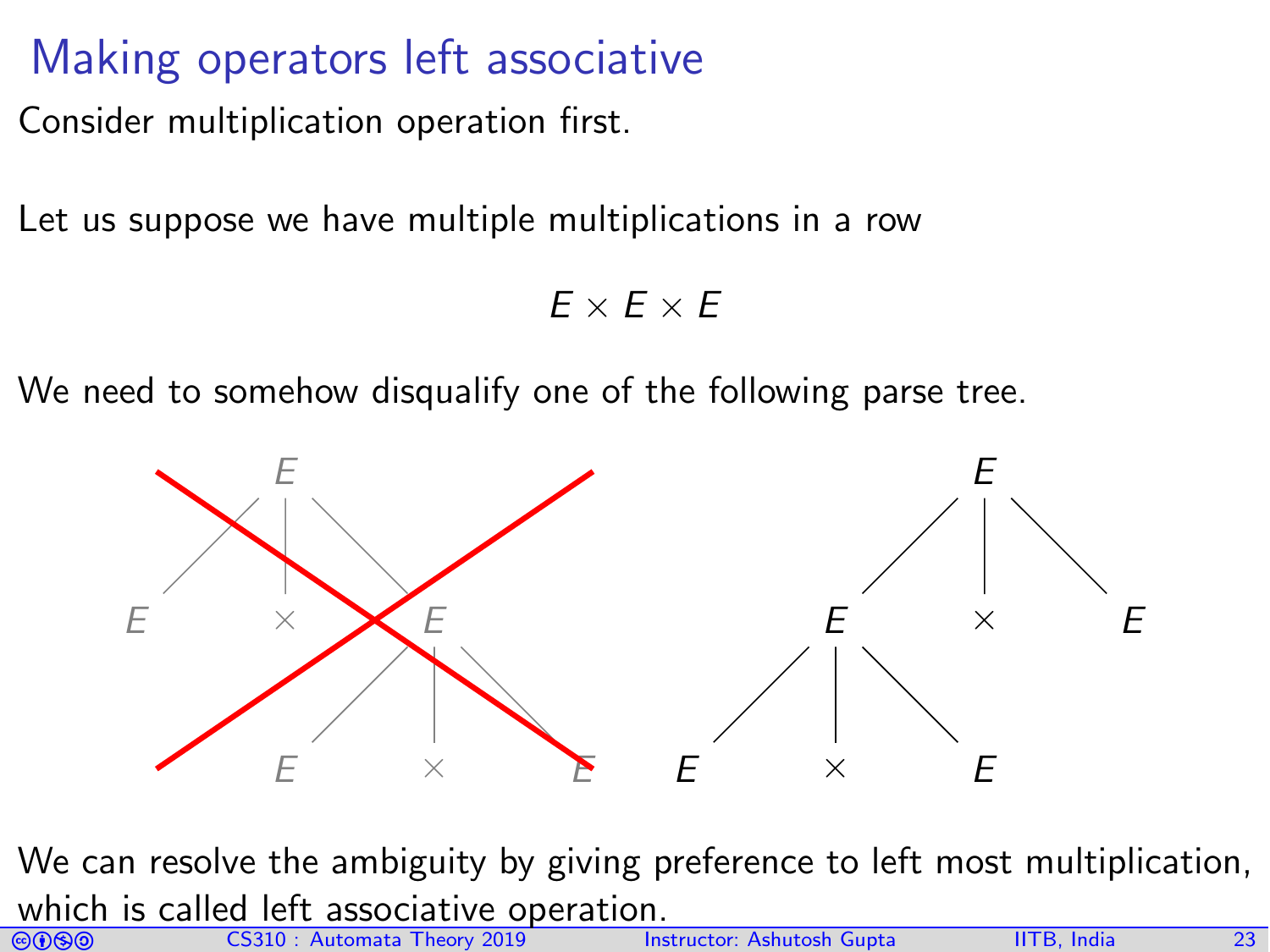# Production rules for left associative multiplication

The following productions rules make  $\times$  left associative.

 $M \rightarrow E \mid M \times E$ 

M is multiplications of expressions that can only be extended from right.

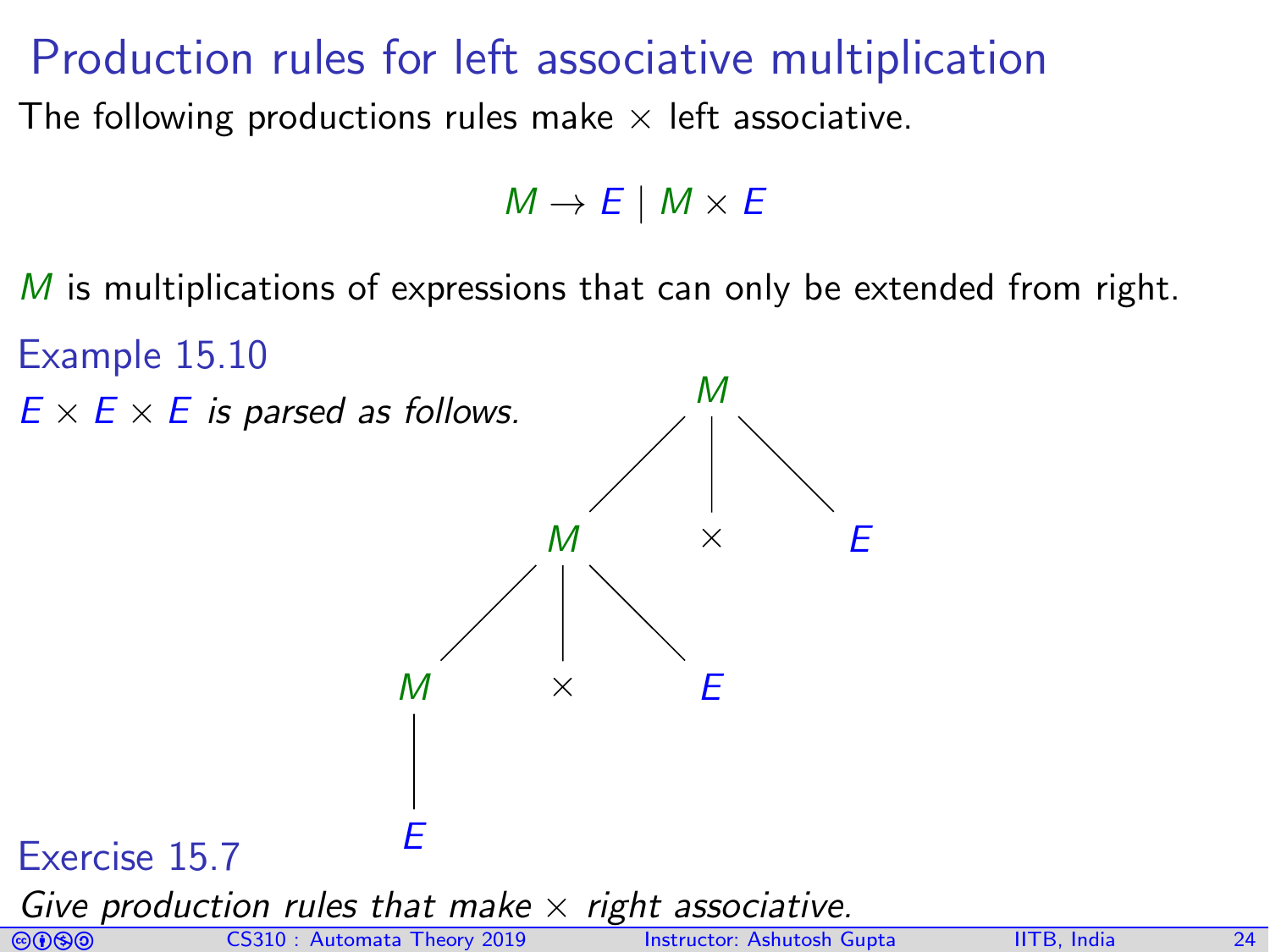# Production rules for left associative sum of products

The following productions rules make  $+$  left associative.

 $S \rightarrow M \mid S + M$ 

Only sums of multiplications are allowed

(Therefore, multiplication of sums are disallowed).

Example 15.11

 $M + M + M$  is parsed as follows.



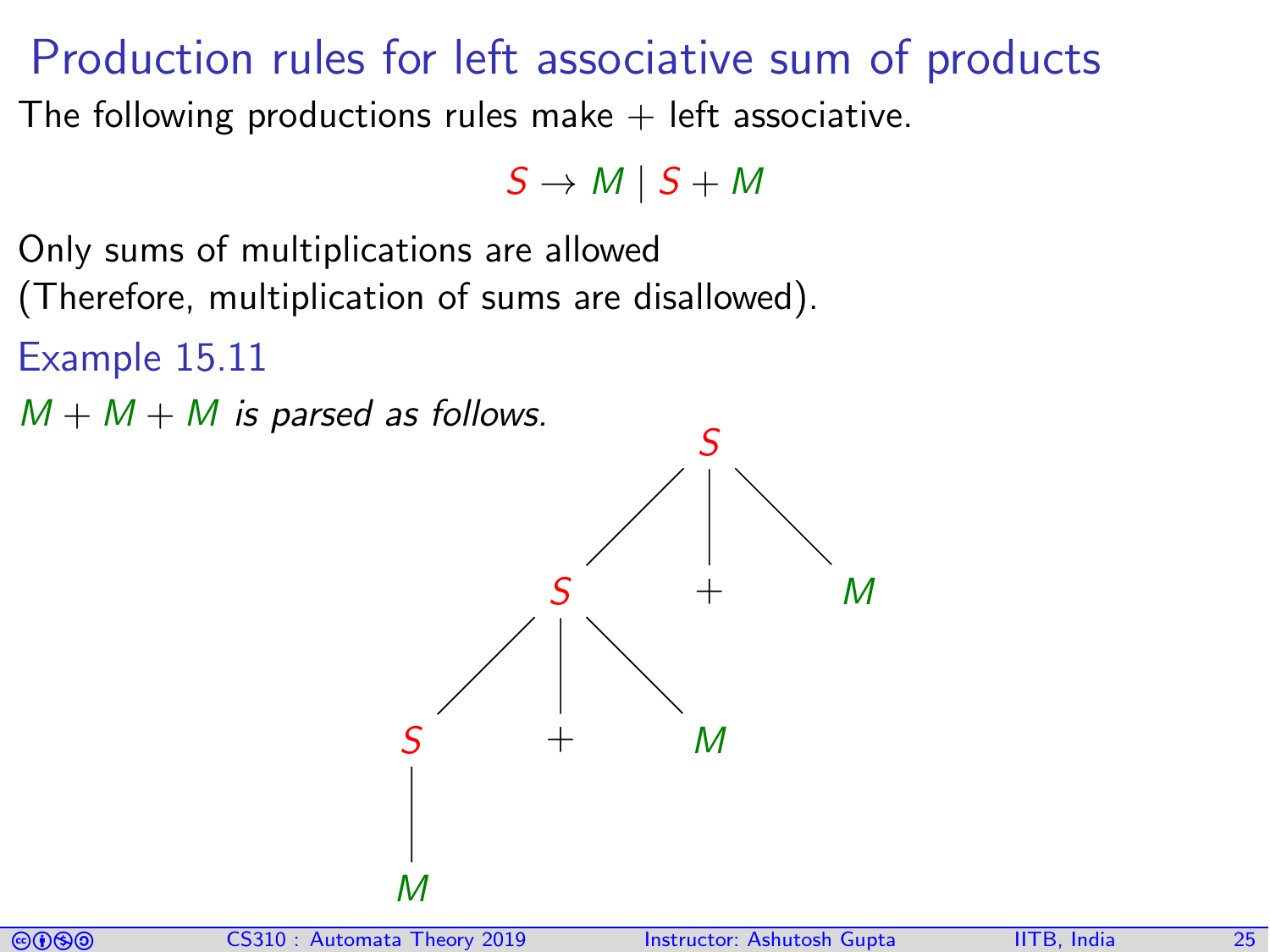Unambiguous arithmetic expressions

Putting it all together

 $G'_{arith} = (\{B, M, S, E\}, \{+, \times, 0, 1, (,) \}, P, S)$ , where P consists of

 $B \rightarrow 1 \mid B0 \mid B1$  $M \rightarrow E \mid M \times E$  $S \rightarrow M \mid S + M$  $E \rightarrow B \mid (S)$ .

E ties all back, which is either a binary number or parenthesized expression, which are unambiguous subwords.

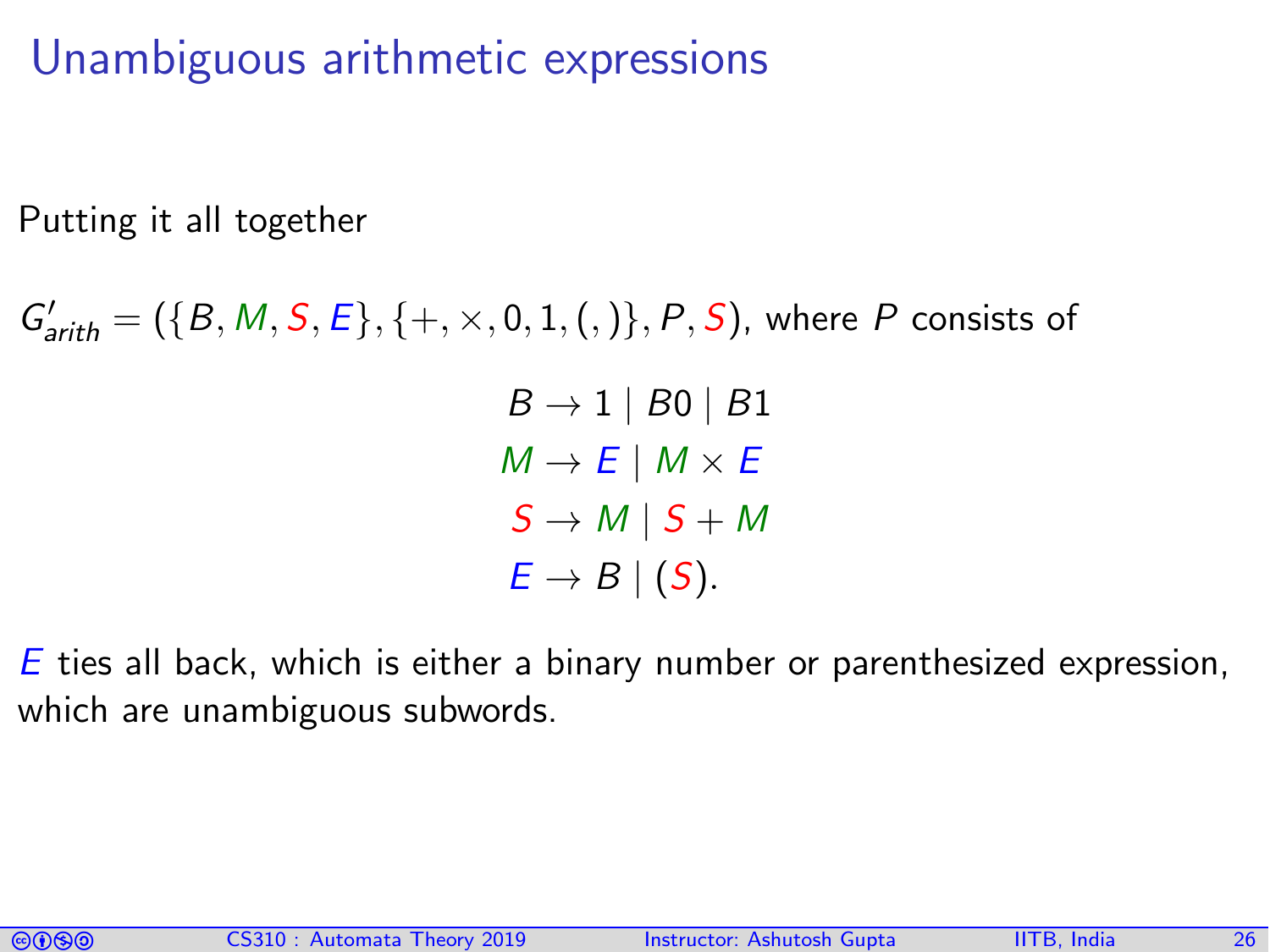# Inherently ambiguous languages

There are CFLs that have only ambiguous grammars

For example,

$$
\{a^n b^m c^{\ell} d^k | (n = m \wedge \ell = k) \vee (n = k \wedge m = \ell)\}
$$

Hard to prove and we will not cover this in the course!

Our first encounter with impossible problems and very hard proofs!